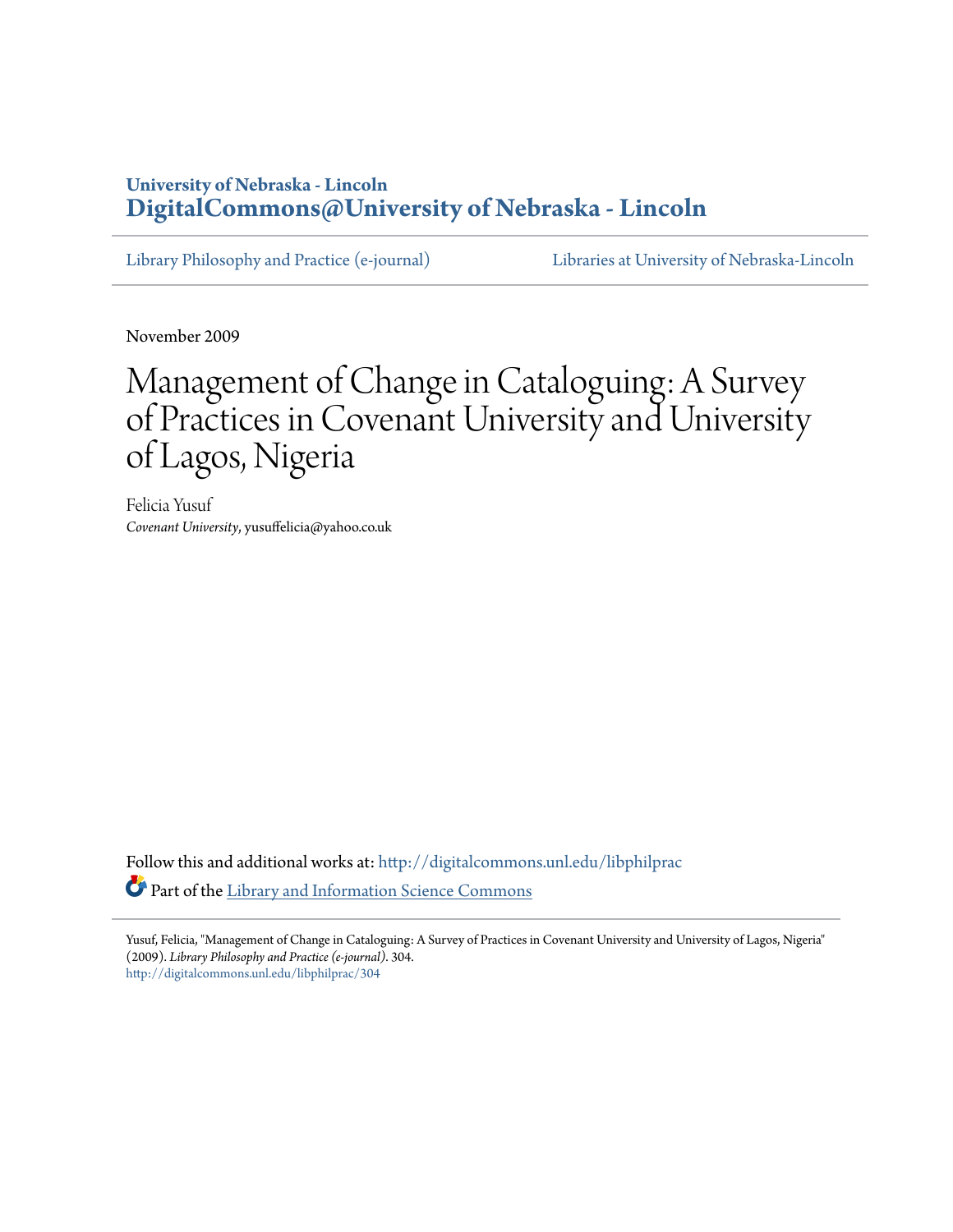**ISSN 1522-0222**

# **Management of Change in Cataloguing: A Survey of Practices in Covenant University and University of Lagos, Nigeria**

[Felicia Yusuf](mailto:yusuffelicia@yahoo.co.uk) Acquisitions Librarian [Covenant University](http://www.covenantuniversity.com/) Ota, Nigeria

## **Introduction**

The extent of the use of library resources depends greatly upon the quality of the library catalogue. Most libraries have moved away from manual cataloguing as they have embraced the new technologies. Mohammed (1997) is of the view that information technology is rapidly transforming the content and services of libraries. Mason (2004) observes that libraries are a classic example of how automation has impacted on the traditional ways that work is done, particularly in cataloguing departments—changing how, and by whom, the cataloguing is done. Ajibero (2003) also notes that as a result of the impact of ICT on technical services, the roles of cataloguers have completely changed. Their roles now involve operations that have become integrated. He further asserted that cataloguers have become inter-dependent in their pursuit to provide bibliographic control and access.

Coyle and Hillmann (2007) assert that changes in the context in which libraries function have brought the library and its catalogue to a crisis point. According to them, the development of computer technology and electronic document production presents a significantly different challenge than libraries had only fifty years ago, a time when information resources were rooted in the era of books and periodicals, and the card catalogue was the entry point to the library's physical holdings.

Calhoun (2006) observes that one area where change is essential is in the area of library catalogues and cataloguing. Cataloguing rules used today according to him represent an unbroken continuum that began in the early 19th century. The rules he noted were developed for linear presentation, either in printed book catalogues, or in alphabetically arranged card catalogues, thus the emphasis on "headings", those carefully crafted strings that are designed to be placed in an ordered list ("Smith, James" "Smith, John"). He further averred that headings in alphabetical order were once the only access points into the catalogue, but as catalogue entries became machine readable records, the rules for cataloguing remained essentially the same. "More recently, library systems developers have worked hard to create a machine readable library catalogue that provides functionality beyond that of analog card catalogue, for instance by allowing keyword searching of all data in the catalogue record. However, the struggle to accommodate technological changes with data created using the old rules is clearly not optimal, and hinders the ability of libraries to create innovative services".

Gorman (1998) says that by the end of the twentieth century, with the explosion of digital formats and the internet, the treatment of non-book formats using the model of book cataloguing has become less useful. According to him, even conventionally published materials began to appear on the market in multiple formats. In addition, he noted that the much looser distribution channel of the internet eliminated the packaging and any vestige of description that those packages contributed. He further posited that the switch from physical media formats distributed through traditional channels to web-distributed digital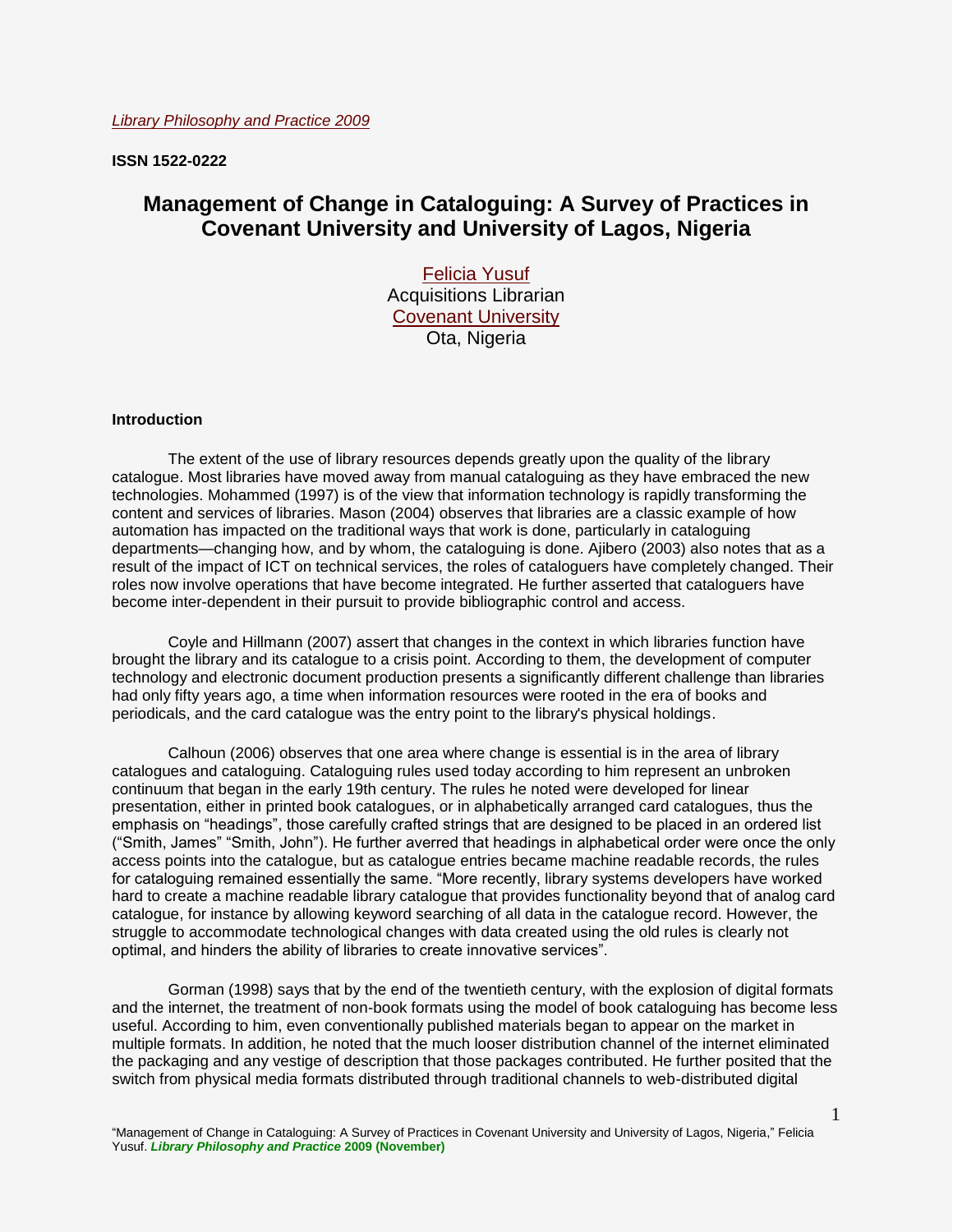information pulled the last remaining rug from under cataloguers who were used to relatively stable materials.

He maintains that descriptive rules based on predictable stable and named "sources of information" (title pages, table of contents etc) about a resource, with a prescribed order of preference, were not adaptable to resources without title pages or pages and not suitable for resources that exist in a state of constant change. Schneider (2007) challenged the cataloguing practices as exemplified by the Library of Congress Working Group on the future of bibliographic control. She believes that the future of cataloguing is one of a new type of order and data control based on web developments. It is her contention that how we do things in traditional cataloguing may be very different but that much of what we value like shared standards, controlled vocabularies, and unique identifiers are exactly what leaders in the web community are working on also. While it is necessary that library cataloguing should approximate what obtains in the web world, there is need to optimize the editorial capabilities of cataloguers to ensure quality control of records added to the database or catalogue.

Library of Congress (2006) in its report on the changing nature of cataloguing notes that the catalogue operates against a backdrop of flat or declining use of library collections, flashy and powerful alternatives for information discovery, rapid changes in information technology, rising expectations of library patrons, mass digitization projects, and an incipient revolution in scholarly information exchange. It called on library managers to move swiftly to establish the catalogue within the framework of online information systems of all kinds.

The report challenges librarians and indeed cataloguers to consider the following issues as they seek to manage the change which is imminent:

- What is the current state of standards and technologies to support unified access to multiple repositories, including catalogues?
- What are the future roles of MARC and cataloguing content rules?
- What are the challenges to the economic sustainability of the current model of the catalogue?
- What do 21st century information seekers need from catalogues?
- In what ways might libraries leverage catalogue data for new uses?
- What partnerships are worthy of pursuing with the publishing, systems, scholarly and information technology communities?

There is need therefore for library catalogues to provide access to more content and to offer significantly enhanced functionality based on the features of popular search engines. More users want, expect, and pursue full text. In increasing numbers, they look beyond the catalogue when searching for electronic journals, databases and websites.

#### **Changes in Cataloguing**

The introduction of computers into cataloguing marked a turning point in the way it is being done and by whom the cataloguing is done. The introduction of non-professionals to cataloguing is one of such changes. Para-professionals in the library can now perform conveniently tasks solely meant for cataloguers. Nwalo (2007) states that paraprofessionals in libraries can now effectively perform much of the duties that hitherto were the exclusive preserve of professionals. The California Occupational Guide (1996) describes how automation has in many cases changed cataloguing of routine materials from being primarily a responsibility of the librarian to a paraprofessional responsibility for employees assigned to the cataloguing department.

Resource-sharing of cataloguing activities is another very notable change being currently experienced in cataloguing. It helps to save cost and reduce to the barest minimum, duplication of efforts in cataloguing. Nwalo (2006) notes that resource-sharing is of immense benefits to libraries and their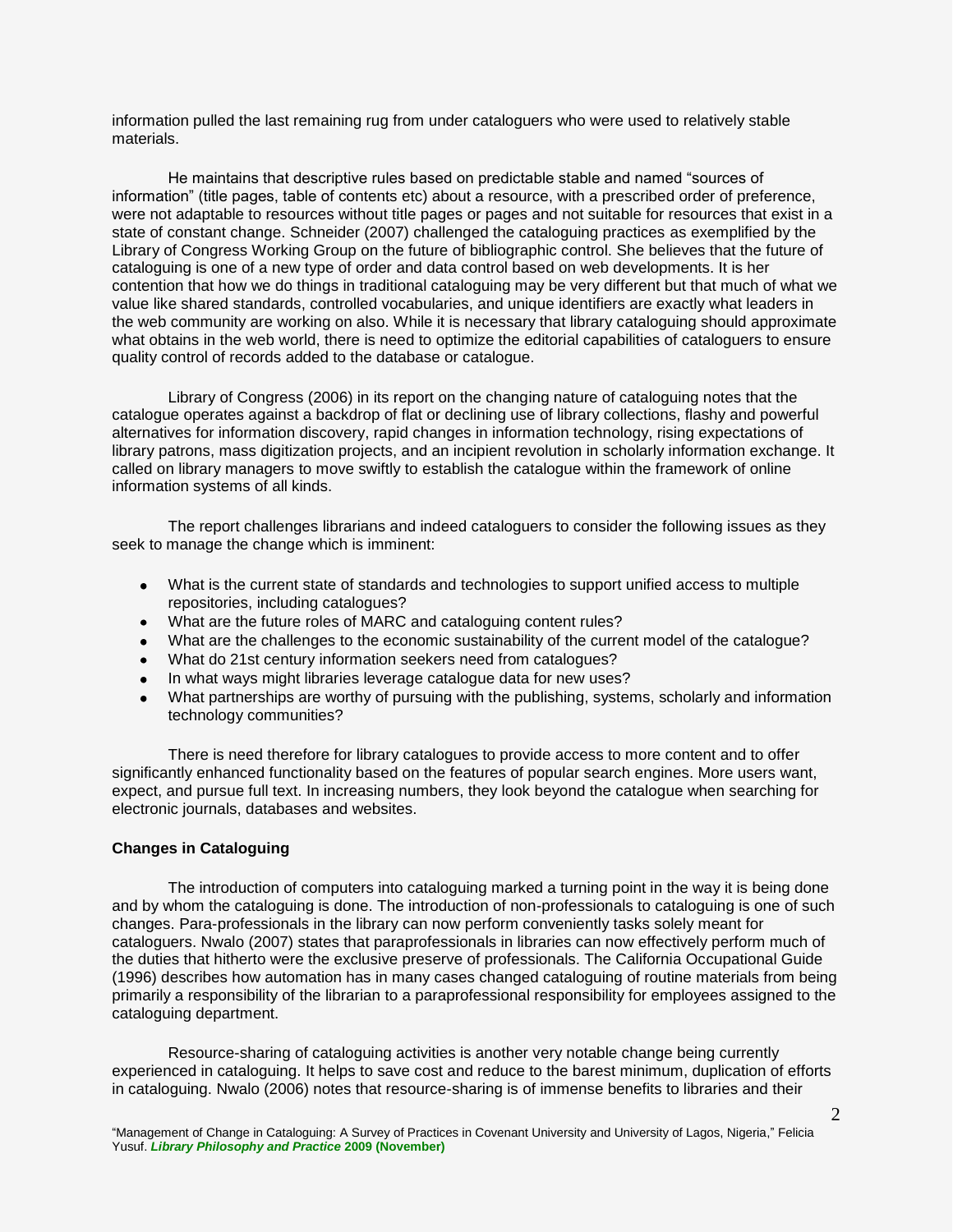users as it makes information more readily available, saves costs and prevents duplication of effort especially in cataloguing and classification.

Outsourcing of cataloguing activities is another development that is being experienced in the ICT era and it is one of the changes experienced in cataloguing. Outsourcing is subcontracting a process, such as product design or manufacturing, to a third-party company. Outsourcing of cataloguing becomes necessary as a result of backlogs experienced by libraries that are newly automating their services. It serves as an alternative means for eliminating these backlogs ("Outsourcing")

Online cataloguing also constitutes one of the major changes in cataloguing. It involves locating and copying cataloguing data online through international computer networks. It is common to see libraries hooked to the catalogues of other libraries to copy cataloguing details instead of embarking on original cataloguing. The Library of Congress and Online Computer Library Centre (OCLC) are examples of libraries who have their catalogues uploaded on the internet.

#### **Profile of Institutions under Study**

#### **Covenant University Library**

Covenant University is a mission university owned by the Living Faith Church Worldwide. It was established in 2002 and is located in Ota, Ogun State. It has a student population of more than 6,000.

At the inception of the institution, the library was operating from a temporary site until 2005 when the world class magnificent building was completed. The library, which is popularly referred to as Centre for Learning Resources has a collection of over 50,000 volumes of books, over 350 journal titles and seven online databases with thousands of electronic journals and textbooks.

The technical services department is one of the units in the library. The cataloguing section is under this department. Cataloguing and classification of materials start by first searching the library database to ascertain if the material to be catalogued is already there, if not, the LC online catalogue is searched to copy cataloguing details. Materials not found in either of the two databases are then classified originally using the Library of Congress Classification Scheme and LCSH.

In a move to automate its activities, the library adopted the use of Alice for Windows Software to catalogue all its resources. The library catalogue is made accessible to users through the Online Public Access Catalogue (OPAC).

## **University of Lagos Library**

The University of Lagos was founded in 1962 and it is made up of two campuses, the main campus at Akoka, Yaba and the College of Medicine in Idi-Araba, Surulere. Both sites are in the mainland of Lagos. The institution has more than 39,000 students.

The cataloguing section of the University of Lagos library is under the Technical Services Department of the library. This is where books and non-book materials are processed. In a move to automate its activities, the library adopted the Tinlib application software in 1994 but soon migrated to Glas application software in year 2004 when it was discovered that Tinlib software was DOS based and so was not user friendly.

Materials in the library are organized using the Library of Congress Classification Scheme except for Law books that are classified using Moys Classification Scheme. Holdings of the library are communicated to the public through the Online Public Access Catalogue (OPAC) using the Graphical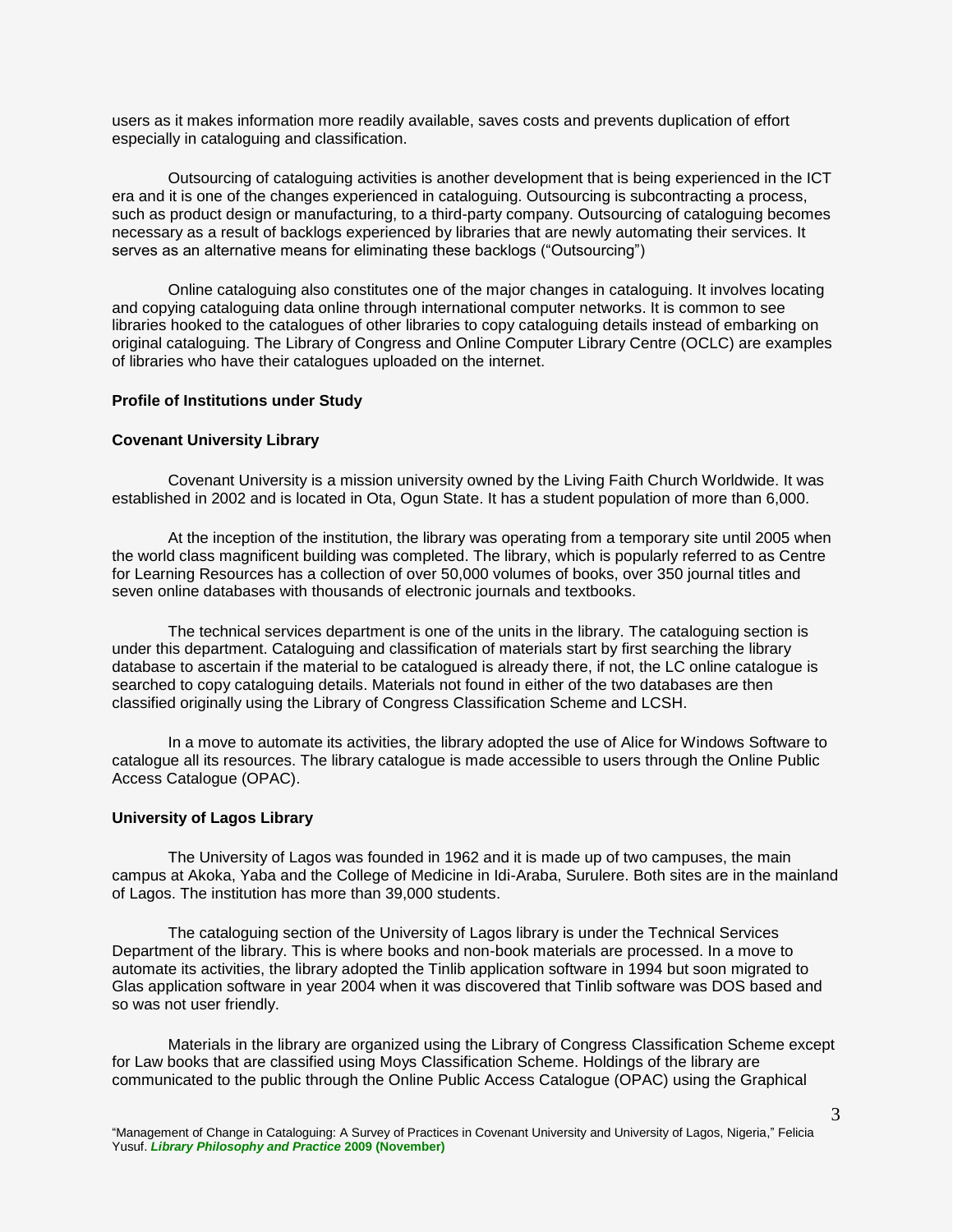Library to the Public Software. Author/title and Subject catalogues serve as backup to the databases when there is power outage.

In 2005, the use of the Library of Congress online database and OCLC for online cataloguing was introduced in order to enhance services rendered to their users.

The total collection of the library is about 470,000 volumes including journals.

### **Objectives**

This study is designed to achieve the following objectives:

- 1. To investigate changes in cataloguing practices among the selected academic libraries.
- 2. To determine strategies adopted by the two institutions in managing these cataloguing changes.
- 3. To determine the involvement of non-professionals in cataloguing activities and methods adopted to ensure quality control over their involvement.
- 4. To examine resource sharing activities among cataloguers in the selected libraries.

## **Methodology**

The descriptive survey method was adopted for the study. The target population of the study are all librarians who are currently serving or have served in the cataloguing section of the University of Lagos and Covenant University libraries. The sample consisted of Thirty-seven cataloguers purposively selected.

A self-developed questionnaire was used to collect data so as to elicit the views of cataloguers as to how they have been able to manage changes that have occurred over the years in cataloguing. The questionnaire is divided into three (3) sections. Section A deals with the respondents' biodata; Section B contains items measuring changes in cataloguing while Section C covers resource sharing.

The Cronbach's alpha Co-efficient (r) was used to test the reliability of the instrument. The Cronbach's alpha returned a correlation coefficient of 0.79 which indicates that the instrument is reliable enough for the conduct of this study.

#### **Data Analysis, Results, and Findings**

Data collected were analyzed using descriptive and inferential statistics.

Table 1: Distribution of Respondents by Sex

| <b>Sex</b>           | Frequency <sup>o</sup> |     |
|----------------------|------------------------|-----|
| Male                 | 16                     | 46  |
| Female <sup>19</sup> |                        | 54  |
| Total                | 35                     | 100 |

Table 1 depicts that 54 percent of the respondents are female while 46 percent represents male. This is expected as there is a greater preponderance of female librarians compared to their male counterparts.

Table 2: Distribution of Respondents According to Work Experience as Cataloguers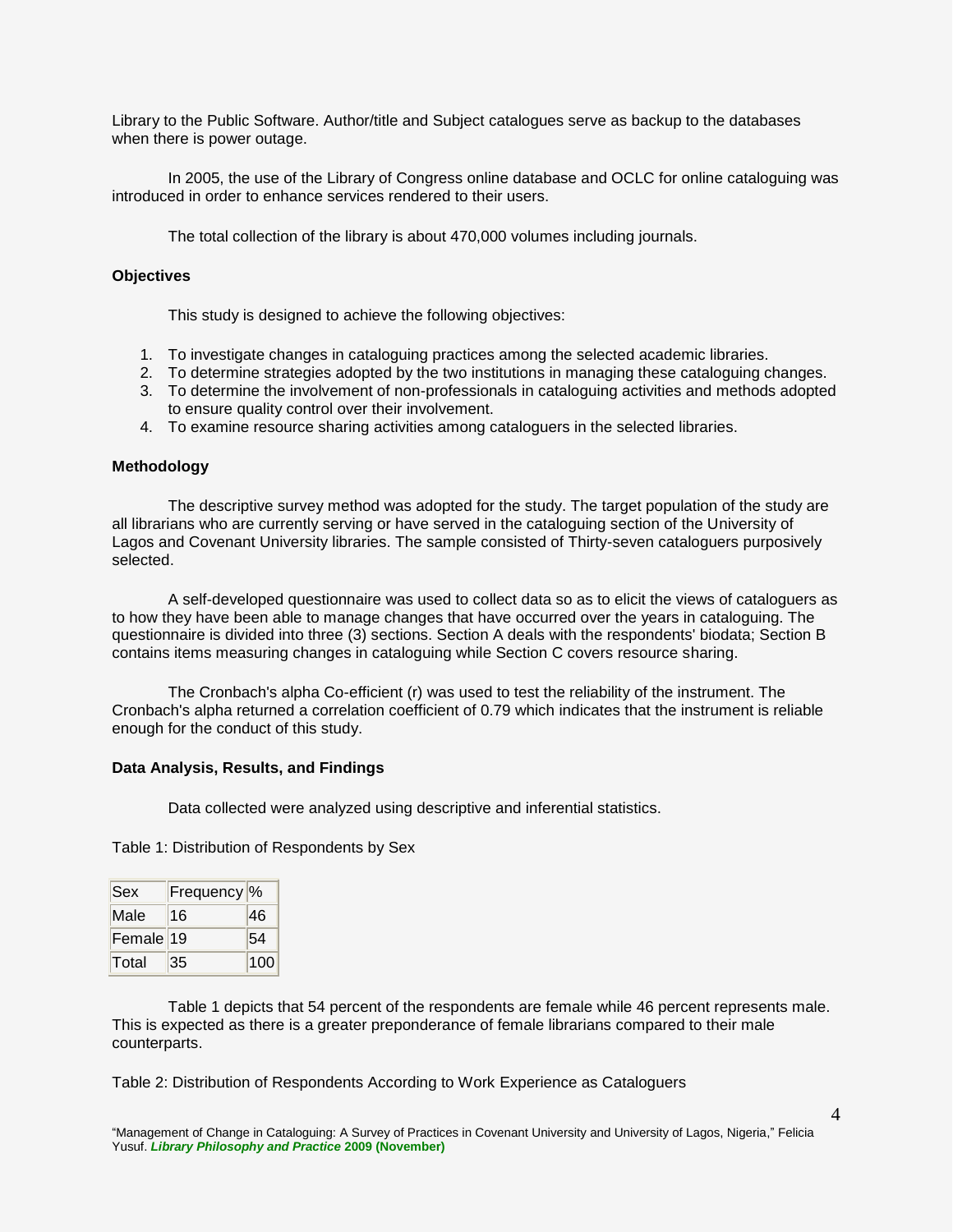| Work experience as Cataloguer Frequency % |    |     |
|-------------------------------------------|----|-----|
| $1-5$ years                               | 25 | 71  |
| $6-10$ years                              | 07 | 20  |
| $11-15$ years                             | 03 | 09  |
| 16 and above                              |    |     |
| Total                                     | 35 | 100 |

Table 2 shows that majority of the respondents have a work experience as cataloguers ranging from 1-10 years representing 32 or 91 percent of the total sample.

Table 3: Distribution of Questionnaire according to University affiliation

| University affiliation          | Frequency distributed % distributed Frequency retrieved % retrieved |     |    |     |
|---------------------------------|---------------------------------------------------------------------|-----|----|-----|
| University of Lagos (Unilag) 25 |                                                                     | 68  | 23 | 66  |
| Covenant University (CU)        |                                                                     | 32  | 12 | 34  |
| Total                           |                                                                     | 100 | 35 | 100 |

The completed and returned copies of questionnaire from the institutions under study are as reflected in table 3. Out of 37 copies distributed to various respondents, 35 representing 94.5 percent were duly completed, retrieved and used for the analysis.

Table 4: Changes in cataloguing practices

| Changes in cataloguing practices                                                                         | CU. |                      | Unilag |               |
|----------------------------------------------------------------------------------------------------------|-----|----------------------|--------|---------------|
|                                                                                                          | N   | $\%$                 | N.     | $\frac{9}{6}$ |
| The use of Cataloguing-In-Publication (CIP)                                                              | 12  | 100 23 100           |        |               |
| Online cataloguing using the databases of other reputable libraries                                      | 12  | 100 16 70            |        |               |
| Involvement of non-professionals in copy cataloguing                                                     |     | 11                   |        | 48            |
| Changing from one classification scheme to another                                                       |     | 13<br>$\blacksquare$ |        | 13            |
| Introduction of library software resulting in different cataloguing modules                              | 10  | 83                   | 1983   |               |
| Emergence of outsourcing of cataloguing activities                                                       | 11  | 92                   | 20 87  |               |
| Resource-sharing of cataloguing bibliographic details among libraries                                    | 3   | 25                   | 5      | 22            |
| Retrospective conversion of manual cataloguing records into electronic format using<br>library software  | 10  | 83                   | 15 65  |               |
| Migration of cataloguing records from one library software to another                                    | 7   | 58                   | 12 52  |               |
| Cataloguing internet resources and other electronic files                                                | 10  | 83                   | 19 83  |               |
| The presentation of catalogues in an electronic format known as Online Public Access<br>Catalogue (OPAC) | 12  | 100                  | 19     | 83            |

The responses confirm that there have been remarkable changes in cataloguing practices in the libraries under study. These changes as reflected in table 4 include: the use of Cataloguing-In-Publication (CIP), online cataloguing using the databases of other reputable libraries, involvement of nonprofessionals in copy cataloguing, introduction of softwares, cataloguing of internet resources and other electronic files, the presentation of catalogues in an electronic format known as Online Public Access Catalogue (OPAC) among others. Both universities engage in copy cataloguing (100 percent), while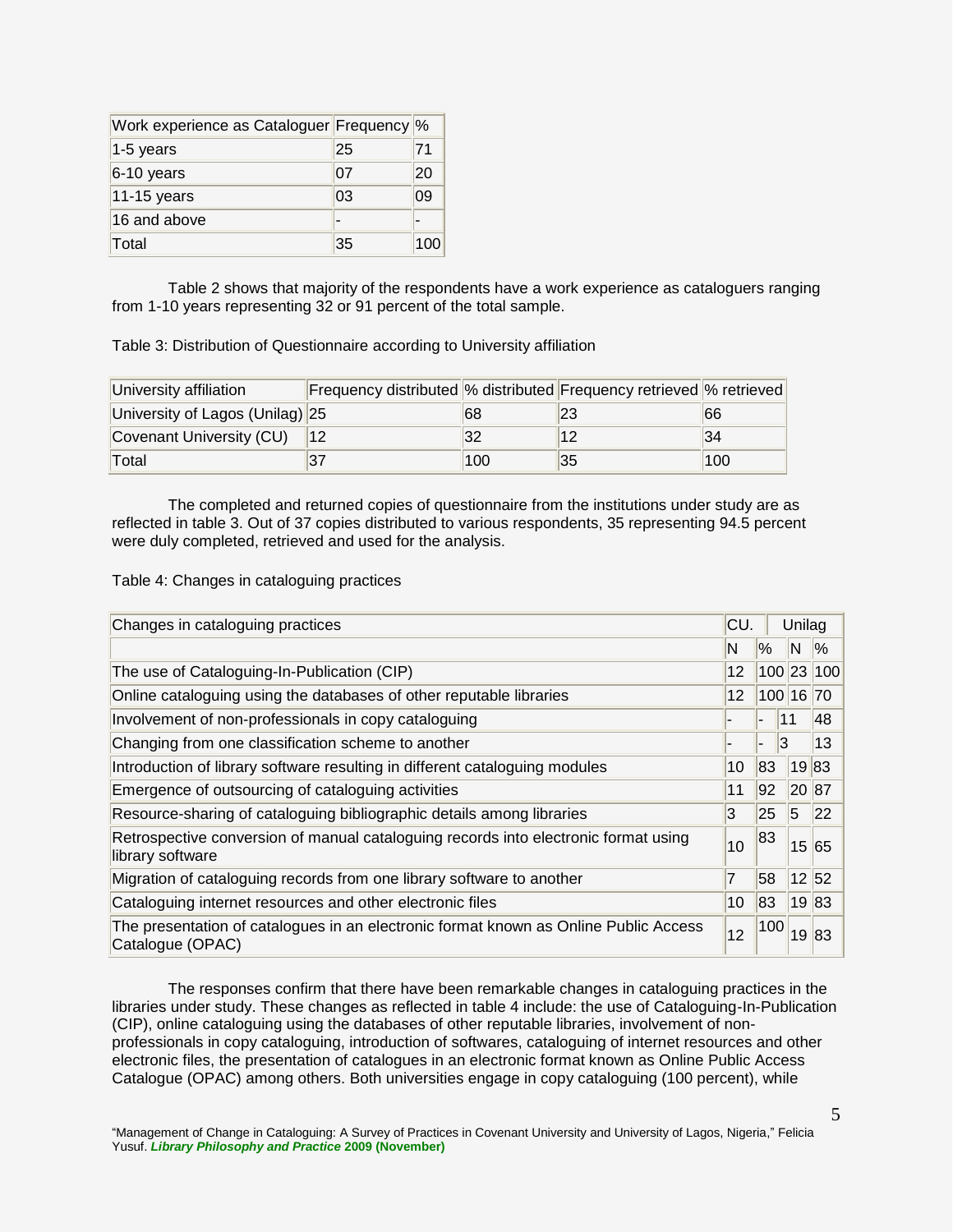Covenant University ranked online cataloguing as a major cataloguing change. University of Lagos (48 percent) involves non-professionals in cataloguing whereas Covenant University (0 percent), still maintains the sanctity of cataloguing as a core assignment of professionals. These findings recognize a departure from original cataloguing to already prepared bibliographic records. Other changes in cataloguing practices and their comparative rankings among the selected institutions are as reflected in table 4. Donohue Group (2008) and Omekwu, Egberongbe & John-Okeke (2006) corroborate the above findings.

Table 5: Strategies adopted by cataloguers for managing change in cataloguing practices

| Strategies in managing change                                                                     |   | ICU.          |    | <b>Unilag</b>   |
|---------------------------------------------------------------------------------------------------|---|---------------|----|-----------------|
|                                                                                                   | N | $\frac{9}{6}$ | ΙN | %               |
| Outsourcing                                                                                       | 1 | 8             | 14 | 17              |
| Procurement of ICT                                                                                |   | 12 100 21 91  |    |                 |
| Employment of Systems Engineers as part of library staff                                          |   | 10 83         | 3  | 13              |
| Attendance of workshops and conferences                                                           |   | 12 100 20 87  |    |                 |
| Staff exchange/attachment to other reputable libraries                                            | 1 | 8             | 14 | 17 <sup>1</sup> |
| Enhanced supervision of non-professionals involved in copy cataloguing                            |   |               |    | 13 57           |
| Insistence that every fresh employee be computer literate                                         |   | 12 100 16 70  |    |                 |
| Provision of necessary infrastructures to create enabling environment for automation 12 100 21 91 |   |               |    |                 |

Table 5 shows that cataloguers in the two libraries under study adopt several strategies to cope with changes in cataloguing practices. The application of ICT is ranked as the most frequently used strategy by the institutions, followed by sponsorship of staff to attend conferences and workshops. Staff exchange was hardly employed as a strategy. The relative and comparative ranking of different strategies by these institutions are as presented in table 5. The finding is consistent with literature as reported by Nwachukwu (2005), Nwalo (2007), and Atinmo (2006).

Table 6: Involvement of non-professionals in cataloguing practices

| Involvement of non-professionals in cataloguing CU |  |                       | UniLag |  |
|----------------------------------------------------|--|-----------------------|--------|--|
|                                                    |  | $N\%$ $N\%$           |        |  |
| Yes                                                |  | $\  - \  17 \  74 \ $ |        |  |
| No                                                 |  | $12 100 3$ 13         |        |  |

Table 7: Methods Adopted to Ensure Quality Control Over Non-Professionals' Involvement in Cataloguing

| Quality control measures                                                              |  | CU. UniLag        |    |
|---------------------------------------------------------------------------------------|--|-------------------|----|
|                                                                                       |  | $N\%N\%$          |    |
| Through close supervision by librarians                                               |  | $ 0 $ 16 70       |    |
| Training the non-professionals in copy cataloguing                                    |  | $-$ 0 11 48       |    |
| Designate a librarian to constantly edit the catalogue for possible recataloguing     |  | $\vert$ - 0 15 65 |    |
| The use of prepared worksheet by librarians to be keyed in by non-professionals - 0 7 |  |                   | 30 |

Table 6 clearly indicates that the involvement of non-professionals in cataloguing practices in academic libraries is fast becoming a reality. University of Lagos (74 percent) affirms to the involvement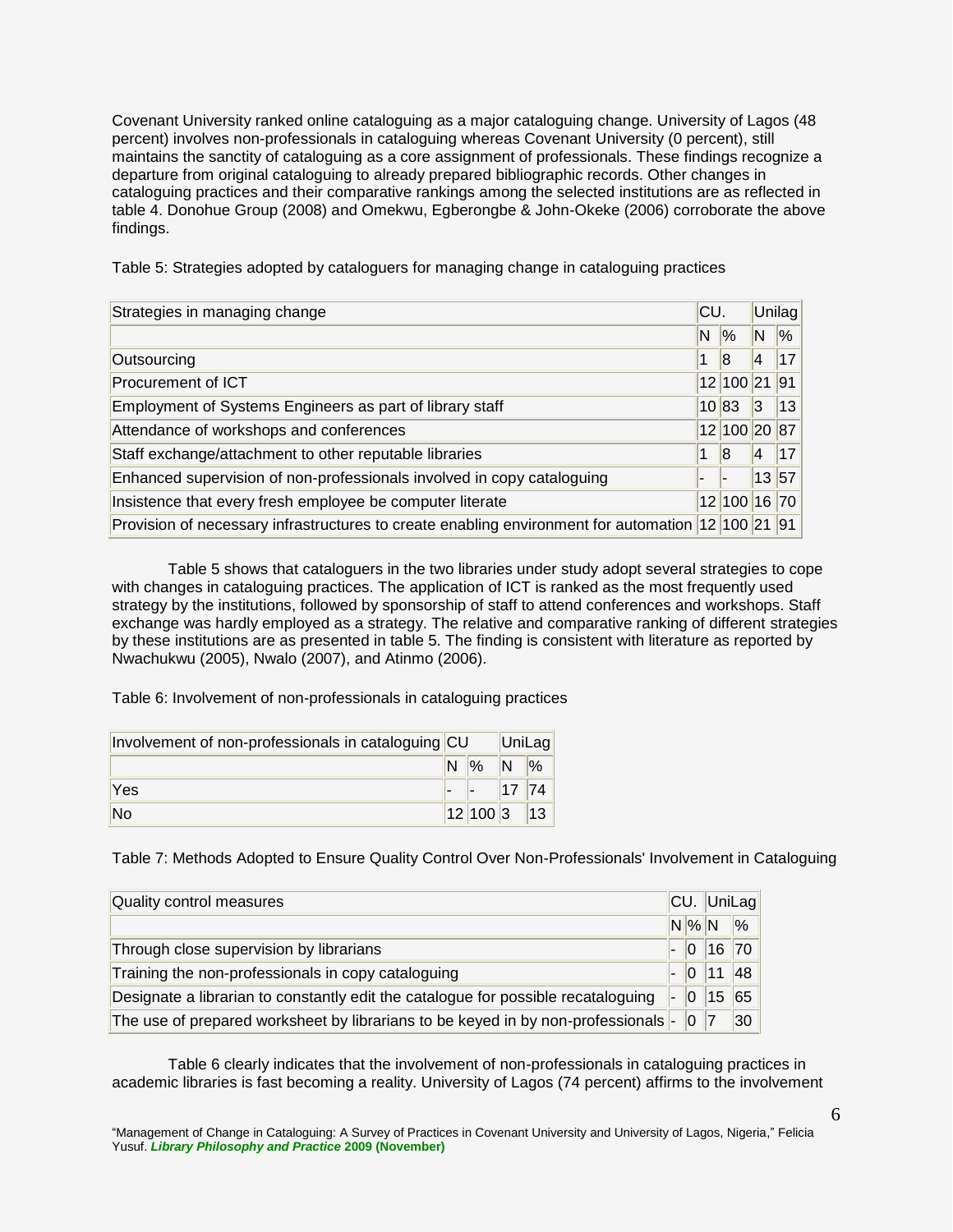of non-professionals. This agrees with the findings of Mason (2008) and Oketunji (2007). However, table 7 also shows the measures adopted by University of Lagos to ensure quality control over the involvement of non-professionals. These include: Close supervision (70 percent), Training the non-professionals in copy cataloguing (48 percent).

Table 8: Resource-sharing activities as a way of managing change

| Resource-sharing among Nigerian cataloguers CU. UniLag |  |  |            |  |
|--------------------------------------------------------|--|--|------------|--|
|                                                        |  |  | $N\%N\%$   |  |
| Yes                                                    |  |  | 4 32 10 43 |  |
| No                                                     |  |  | 7 58 13 57 |  |

Table 8 depicts very little or no resource-sharing among cataloguers in the libraries under study. CU (32 percent), Unilag (43 percent) indicated that there is marginal resource-sharing activities among cataloguers as a way of managing change. This is not a healthy situation as ICT ought to propel collaboration among professionals.

Table 9: Kinds of Resource-Sharing Activities

| Kinds of Resource sharing             | CU |         |    | UniLag |
|---------------------------------------|----|---------|----|--------|
|                                       |    | $N\%$ N |    | %      |
| Exchange of catalogues                |    | 2 17 6  |    | 26     |
| Exchange of personnel                 |    | 1 8     | 11 | 4      |
| Exchange of cataloguing tools 2 17 10 |    |         |    | 43     |
| Joint acquisition of software         |    | 2 17 4  |    |        |

Table 9 shows the kinds of resource-sharing activities that exist among cataloguers in the two libraries. They include the following areas: exchange of catalogues, joint acquisition of software exchange of personnel and exchange of cataloguing tools.

# **Conclusion and Recommendations**

Cataloguing practices have witnessed radical transformations over the years as a result of the introduction of ICT. The changes are reflected in both information sources and new tools in managing cataloguing records. These include; computers, internet, CD-ROMs, online databases, electronic files, metadata structures, library software packages, Online Public Access Catalogue (OPAC) as well as creation of hyperlinks. Cataloguers in the two institutions under study have responded positively to managing these changes as the study revealed several strategies adopted to cope and attempts at mainstreaming the cataloguing practices to international standards.

Globalization of information networks puts a serious demand on all professionals including cataloguers. To maintain the status-quo would be tantamount to extinction and irrelevance.

Funding is central to the standardization of library practices especially as it relates to the application of ICT to cataloguing. Academic libraries should adopt a strategic approach that would generate required fund to procure software, internet facilities, bandwidth and other peripherals needed in a modern setting. The institution must actively engage the corporate world to assist through their social responsibility initiatives. Private-public partnership is inevitable in this direction.